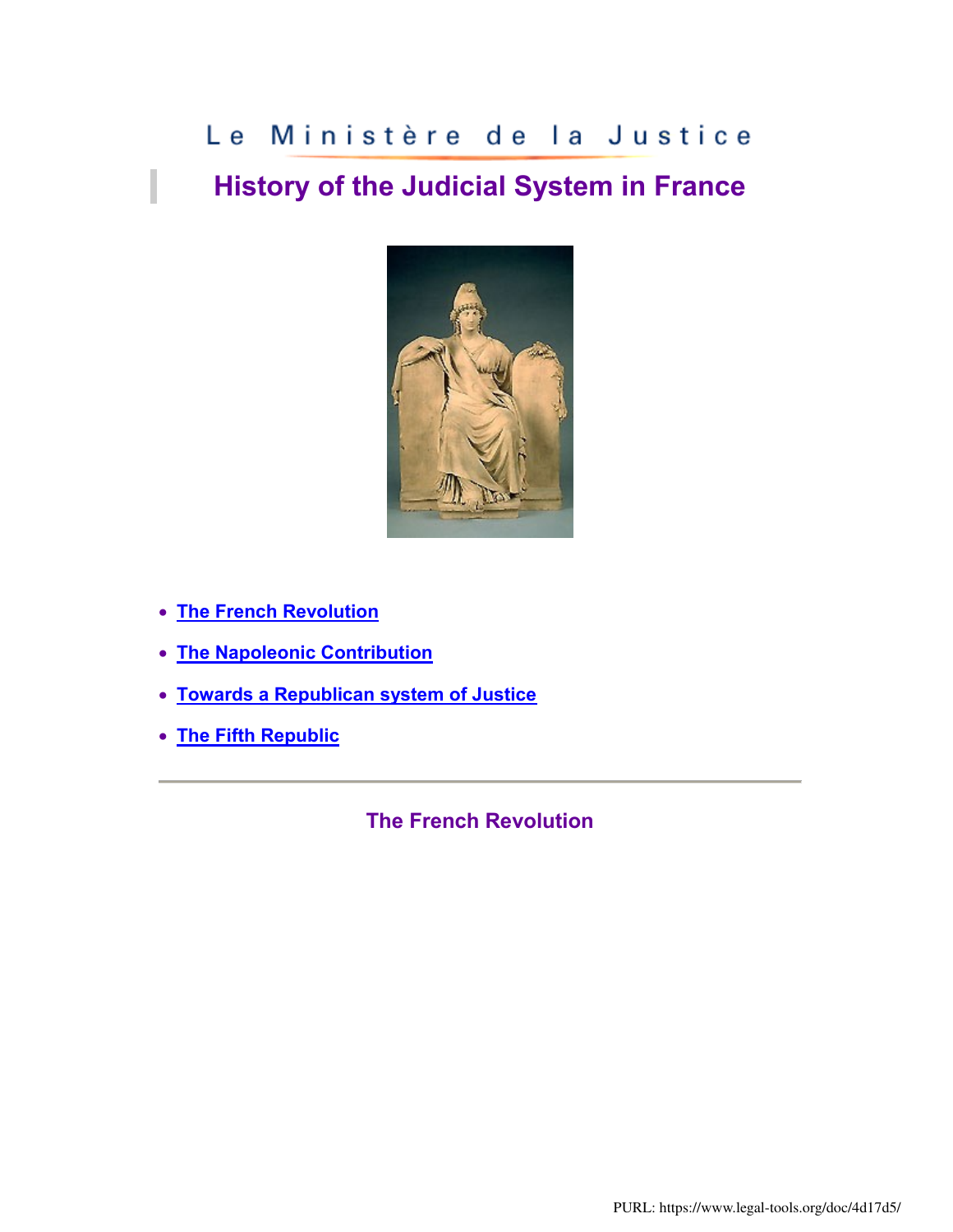

On 5 August 1789, the "venality of offices" was abolished and justice was declared to be **free to all**.

**The Declaration of the Rights of Man and of the Citizen** (the body of the text drawn up by the Archbishop of Bordeaux, Champion de Cicé and the preamble by Mirabeau and Mounier) is a declaration establishing important principles of universal scope: it proclaims individual freedoms and sets out the following principles:

- law-abiding citizens are guaranteed against arbitrary arrest, detention and conviction
- it contains a utilitarian theory of punishment
- the legality of offences and sentences as well as the non-retroactive nature of laws
- the presumption of innocence
- an outline of the concept of freedom of opinion and conscience
- the separation of powers

Moreover, by the Decrees of 8 October - 3 November 1789 on **criminal justice**:

- cross-examination, "hot-seat" style interrogation, questioning and the mandatory oath of the accused are abolished
- criminal proceedings are public
- the accused may choose one or more legal advisors

#### **The contribution of the Constituent Assembly**:

• The Laws of 16 and 24 August 1790

Introduction of a Justice of the Peace (per canton): a dual role of judge and mediator is established for litigation cases, the district courts (553) and appeals referred to as "circular".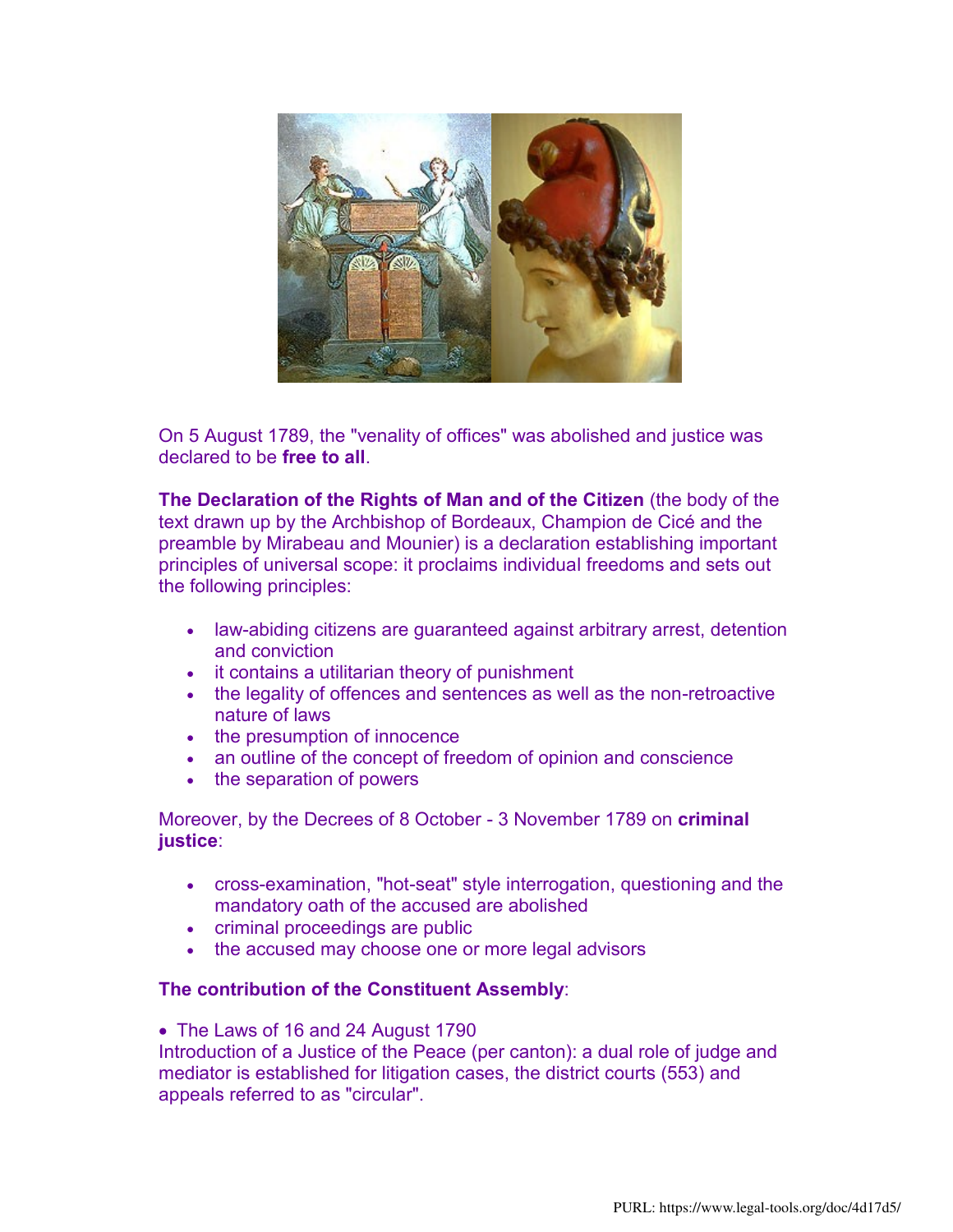In perfect continuity with the Ancien Régime, the commercial court is the heir to the consular courts.

 The Court of Cassation is instituted (Law of 27 November - 1 December 1790): it cannot rule on the merits of the case.

 So far as concerns criminal law, three levels of jurisdiction were established: The Tribunal de Police the Chambre correctionnelle and the Chambre criminelle. The Law of 16 September 1791 introduces the jury in the criminal court with the adoption of the system of judges ruling according to their "inner certainty" (intime conviction).



Twenty-seven pieces of evidence in connection with criminal charges are seized at the home of Désiré Quetin, Section Senatus order number 8, 5th arrondissement. Paris on the 3 August 1835. Papers sealed and signed by the accused and the registrar. (CC 677, d.23) "National Archives Document"

### **The Napoleonic Contribution**



Hôtel de Bourvallais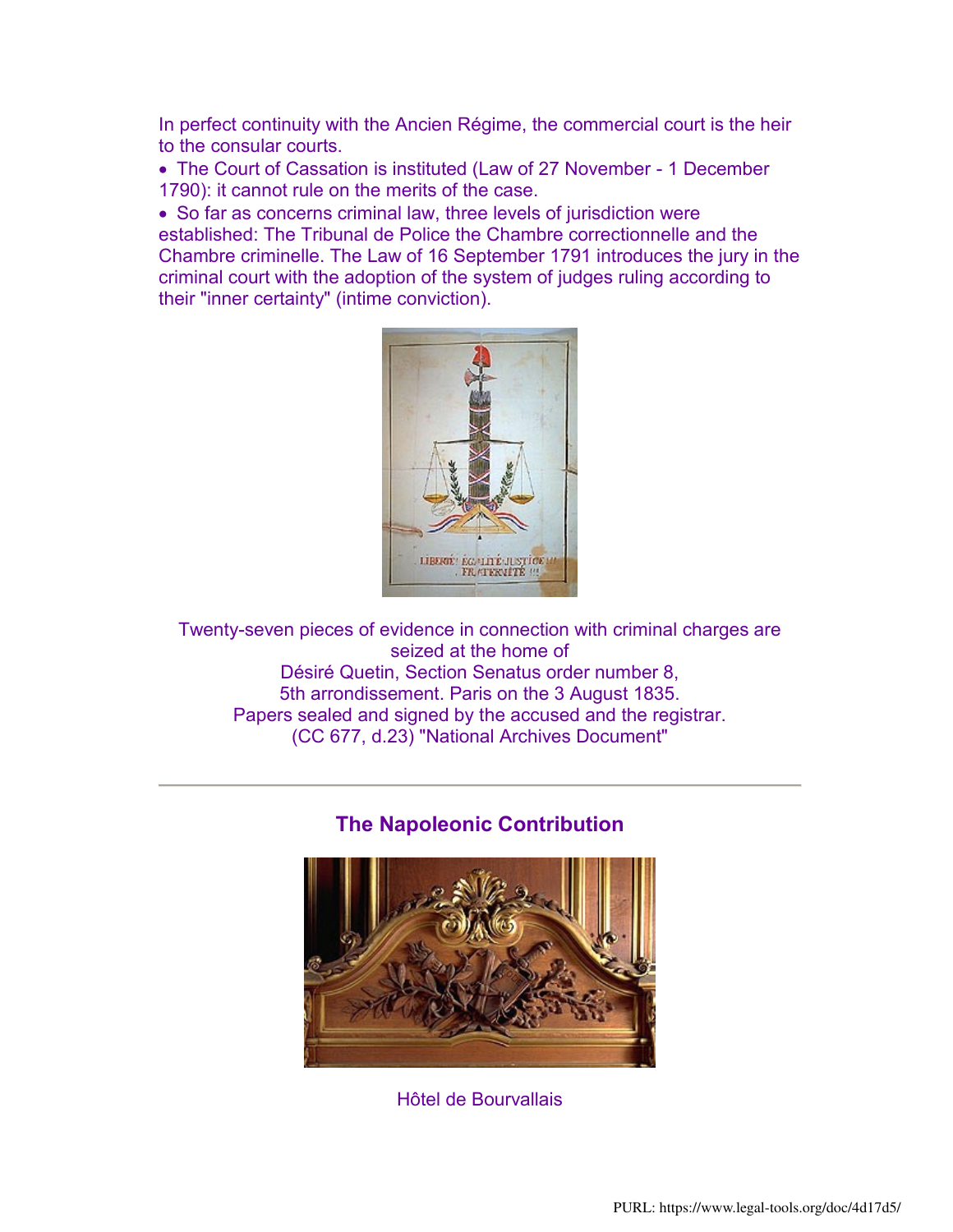#### Sculpture in wood of the Civil Code in the Danton room

Constitution of Year VIII; Law of 28 pluviôse year VIII (17 February 1800) on the organisation of the administrative and judicial system; Laws of 27 ventôse year VIII (18 March 1800) on the organisation of the judicial system

#### **The organisation of the judicial system becomes stable centred on:**

- justices of the peace
- the Court of First Instance (Tribunal de première instance)

• the Court of Appeal (abandon of the " circular " appeal) the Court of **Cassation** 

**Introduction of Conseils de Prud'hommes or Industrial Tribunals** (Law of 18 March 1806)

#### **Criminal justice system**:

 the Public Prosecutor (Ministère Public) is reestablished at the same time as the promulgation of the Code of Criminal Procedure (1808) and the Criminal Code (1810);

• a distinction is drawn between the functions of investigation and those of prosecution; The pre-trail phase of investigation is entrusted to an examining judge (juge d'instruction) whereas the second phase takes place before the Assize Court (Cour d'assises).

The third reform in criminal justice took place under the July Monarchy (Law of 28 April 1832) with the generalisation of the notion of "extenuating circumstances", the abolition of the death penalty in 9 cases (including political sentences); it shows the priority accorded to the individual and the protection of private persons.

#### **Administrative Justice**

• creation of the administrative court (per department) presided over by the **Prefect** 

- reestablishment of the Conseil d'Etat
	- the Constitution of Year VIII provided the framework for **rules governing members of the judiciary**
	- appointment (and not election) and life tenure of judges
	- Standing judges acting as public prosecutors (Magistrats du parquet) are appointed and subject to the higher authority of the Minister for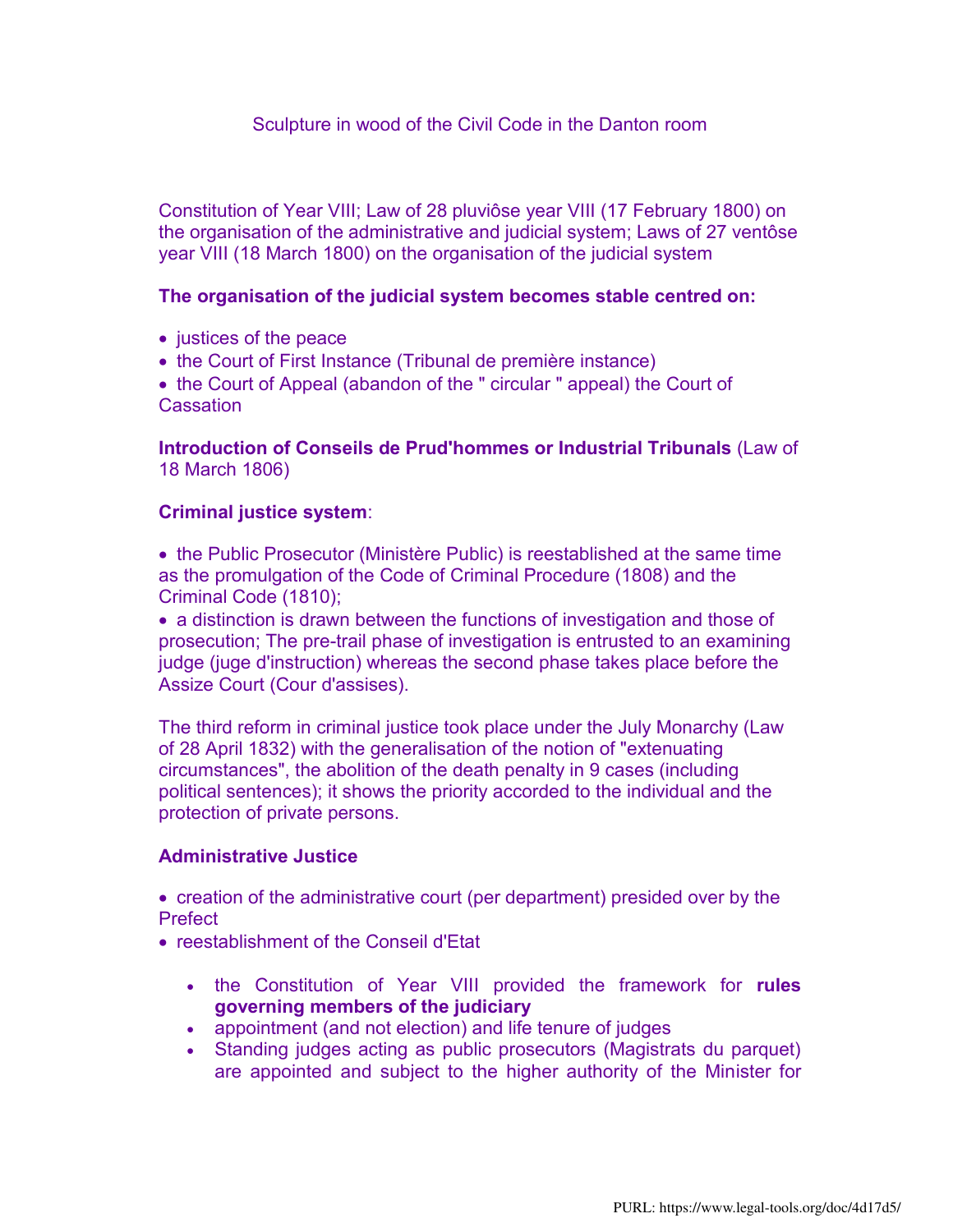

## **Towards a republican system of justice**

**Law of 24 May 1872**: this brought an end to the existing judicial system and put on an equal footing the systems of ordinary and administrative justice which are both delegated jurisdictions. From this perspective:

- The Conseil d'Etat was given the power to rule in the last instance on administrative disputes and actions for abuse of authority.
- The Tribunal des Conflits is reestablished (i.e. the court settling questions of jurisdiction between administrative and ordinary courts)

#### **Fundamental legislation**

- Law of 30 June 1881: Freedom of Assembly
- Law of 29 July 1881: Freedom of the Press
- Law of 21 March 1884: Freedom of Professional Association
- Law of 27 July 1884: Recognition of divorce

**The Law of 31 August 1883**: in addition to having a massive purging effect (between 900 and 1000 judges were dismissed within a few weeks), this law introduced

 simplification in the organisation of the courts: all Courts of Appeal were placed on the same level -excluding that of Paris- and the classes of courts were limited to 3

 a significant increase in the remuneration of judges: the judiciary opens up to the upper and lower middle class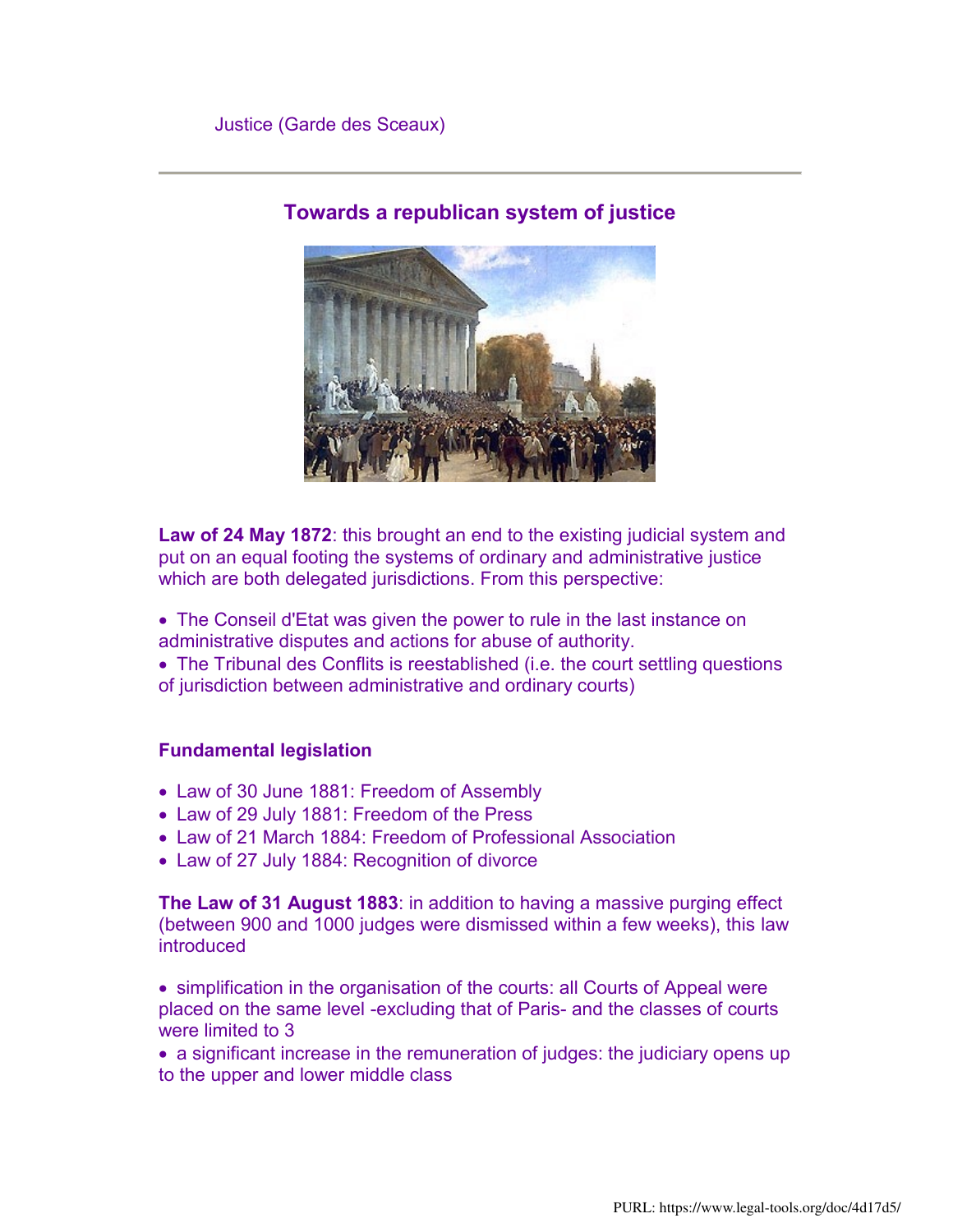• the idea of a Judicial Service Commission is first mooted

## **The Fifth Republic**



#### **The 1958 Constitution**

- Title VII is devoted to the Constitutional Council, judge of the constitutionality of laws
- Title IX, to the High Court of Justice, with authority to judge the President of the Republic in the case of treason
- Title X, to the Court of Justice of the Republic amended by the Constitutional Law of 27 July 1993 which established a Court of Justice of the Republic with jurisdiction to hear criminal offences committed by Ministers in the performance of their duties.
- Title VIII, provisions relating to " judicial authority ", a concept which evolved with the more neutral expression of " independence of the judiciary "in 1993.

The Judicial Service Commission whose status was conferred by the 1946 Constitution continues under a revised form. The Constitutional Law of 27 July 1993 provides this body with more independence with regard to the appointment of judges and introduces two types of training: one for "Sitting judges" and an innovative training for "Standing Judges" acting as prosecuting officers.

#### **New organisation of the map of the courts**

This was done at the higher level but remained within the framework of administrative districts:

The Tribunal d'instance replaced the former Justices of the Peace (in the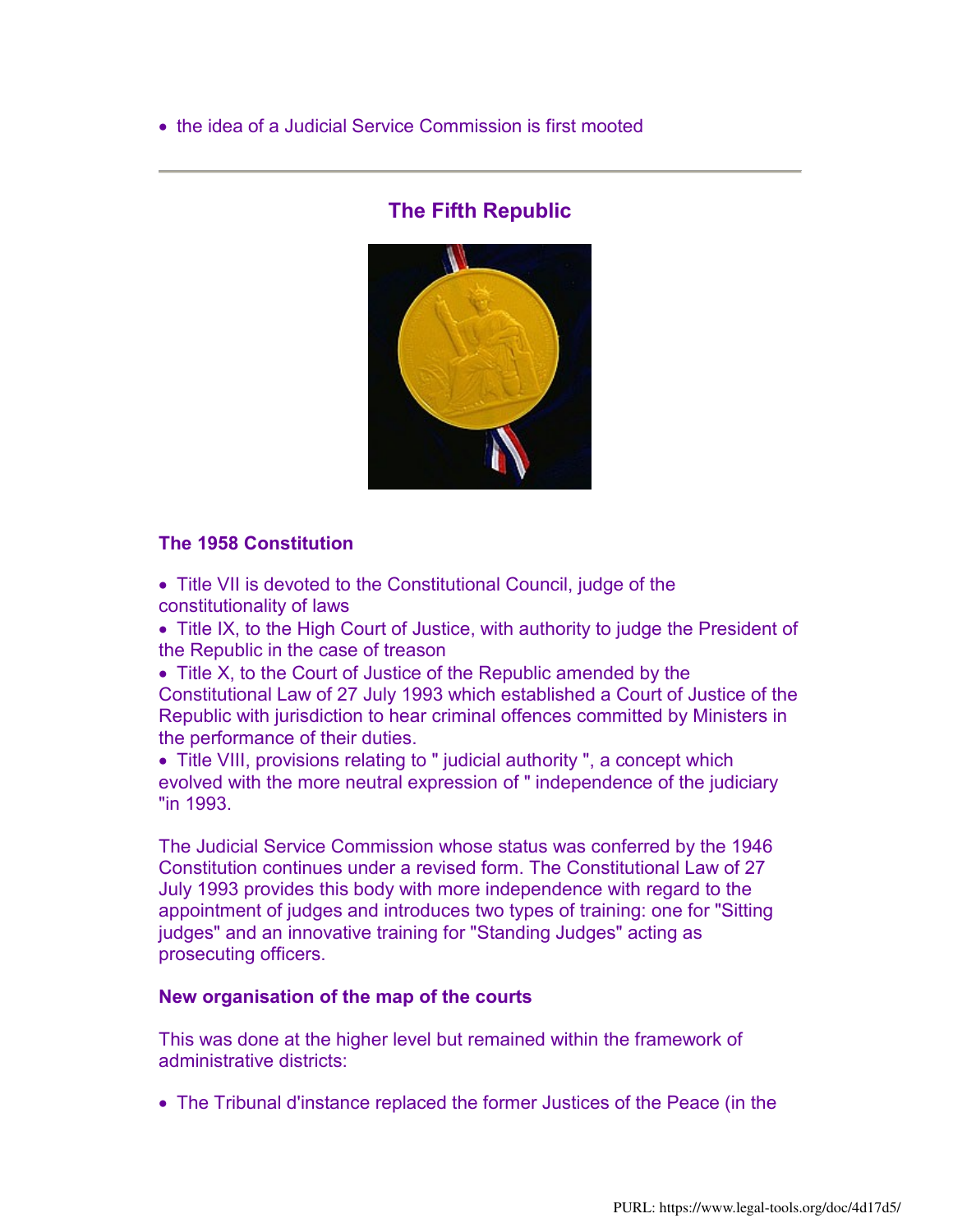administrative centre of the department and district)

• the Tribunal de grande instance (181), in principle within the framework of the department (the larger departments have several) replaced the Tribunal de première instance

 The Court of Appeal (33) which serves between 2 and 4 departments, could now hear appeals against decisions given by all civil and criminal courts.

 as for the administrative courts, from 1953 (Decree of 30 September) the former Conseils de Préfecture (Administrative Courts) were replaced by the Tribunal Administratif; Under the Law of 31 December 1987, Administrative Courts of Appeal (5) were created in order to deal with the excessive workload of the Conseil d'Etat.

#### **An important step forward as regards codification**

- Code of Criminal Procedure (Order of 23 December 1958)
- Code de justice militaire Articles of War (Law of 21 July 1982)
- Code of Administrative Courts (Laws of 13 July 1973 and 31 December 1987)
- New Code of Civil Procedure (Decree of 5 December 1975)
- Code of Judicial Organisation (Decree of 16 March 1978)
- New Criminal Code (Laws of 22 July 1992, amended by the Law of 16 December 1992).

#### **Justice and the Public**

• The Law of 5 July 1972 introduced the idea of responsibility of the State for justice as a public service: " *the State is required to remedy losses arising from the defective operation of the public judicial system* ": the idea of the judicial system as a " power " is vanishing whilst the public see it more in terms of " quality of service ".

 a Law of 30 December 1977 proclaimed the idea of "free access to justice" before the civil and administrative courts, abolishing the application of stamp duties and court registry fees.

 Access to justice is improved: whilst legal aid had been available to people without resources since 1851,the Law of 3 January 1972 introduces the idea of " legal aid " (from assistance to social solidarity); the Law of 10 July 1991 goes further with the establishment of an expanded notion of "legal aid " designed to give wider access to the law.

Establishment of the principle of conciliation (Decree of 20 March 1978)

#### **Judges and registry staff**

 Article 64 of the 1958 Constitution which states that a State Authorities Act shall be enacted concerning the status of members of the judiciary made the independence of the judicial authorities part of the constitution: the Order of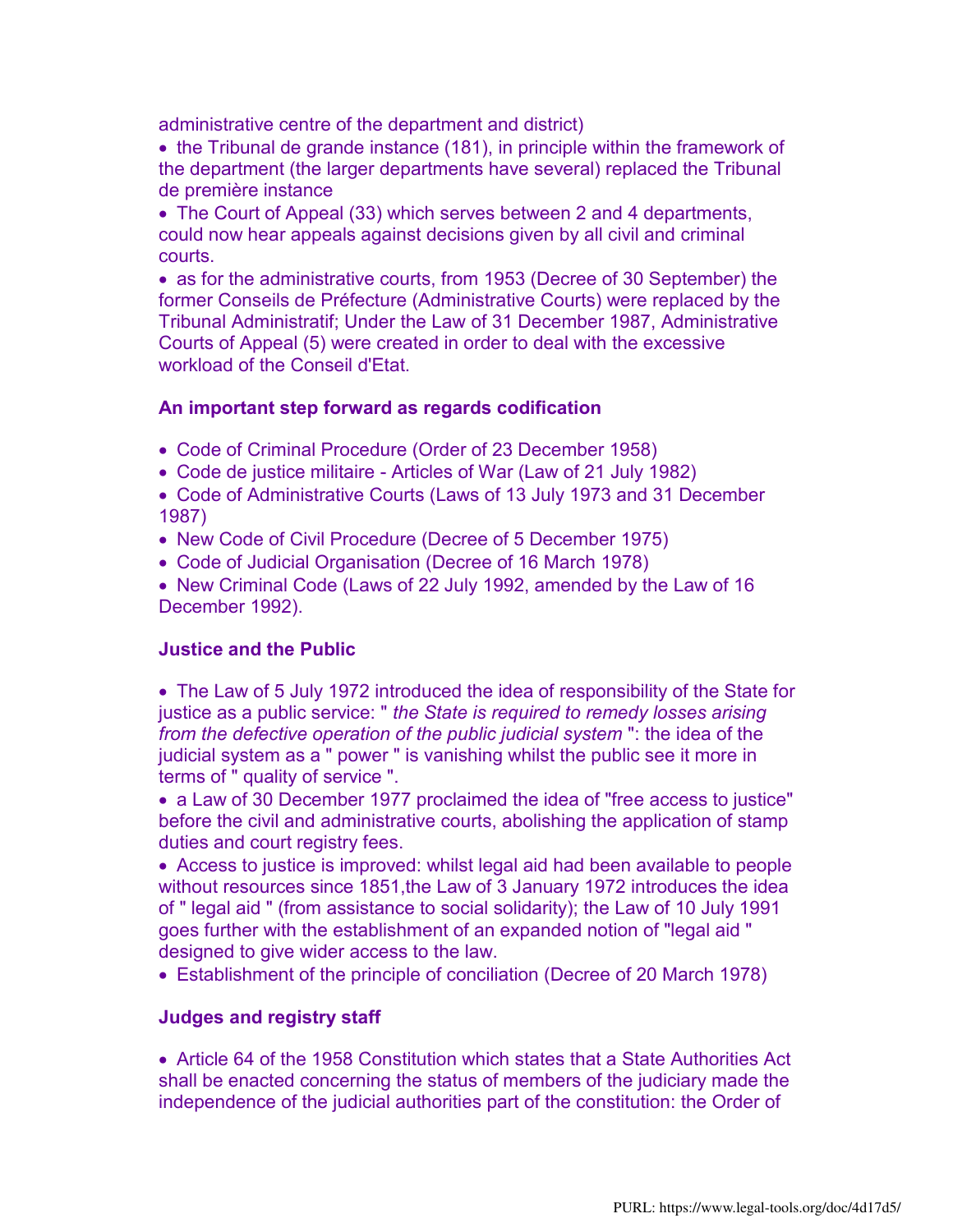22 December 1958 affirmed the principle of independence and life tenure of judges as well as the equality of salaries of members of the judiciary during the course of their career; it established a national centre for legal studies (which under the Law of 10 July 1970 became the National Legal Service Training College) organising the training and recruitment of legal trainees and members of the judiciary

• The law of 30 November 1965 brought about the unification of the status of the various court administrators (registrars) by making them part of the civil service (with the exception of registrars to the commercial courts); in 1974 a National College for administrative personnel (now the National Registrars School) was created in Dijon; the Decrees of 30 April 1992 established the status of registrars and assistant registrars working in the courts.



The Minister for Justice of the First République

### **The Ministry of Justice: some key dates**

- 21 November 1790: Louis XVI appoints Dupont-Dutertre " Minister for Justice". The office of Chancellor of France is abolished by the Decree of 27 November.

**Decree of 25 April - 25 May 1791** on the organisation of the Ministry: its powers are defined:

- to guard the State Seal; affix the seal to laws, treaties, patents, compulsory provisions, government commissions and diplomas.
- enforce the laws concerning approval of decrees of the legislature, the promulgation and publication of laws.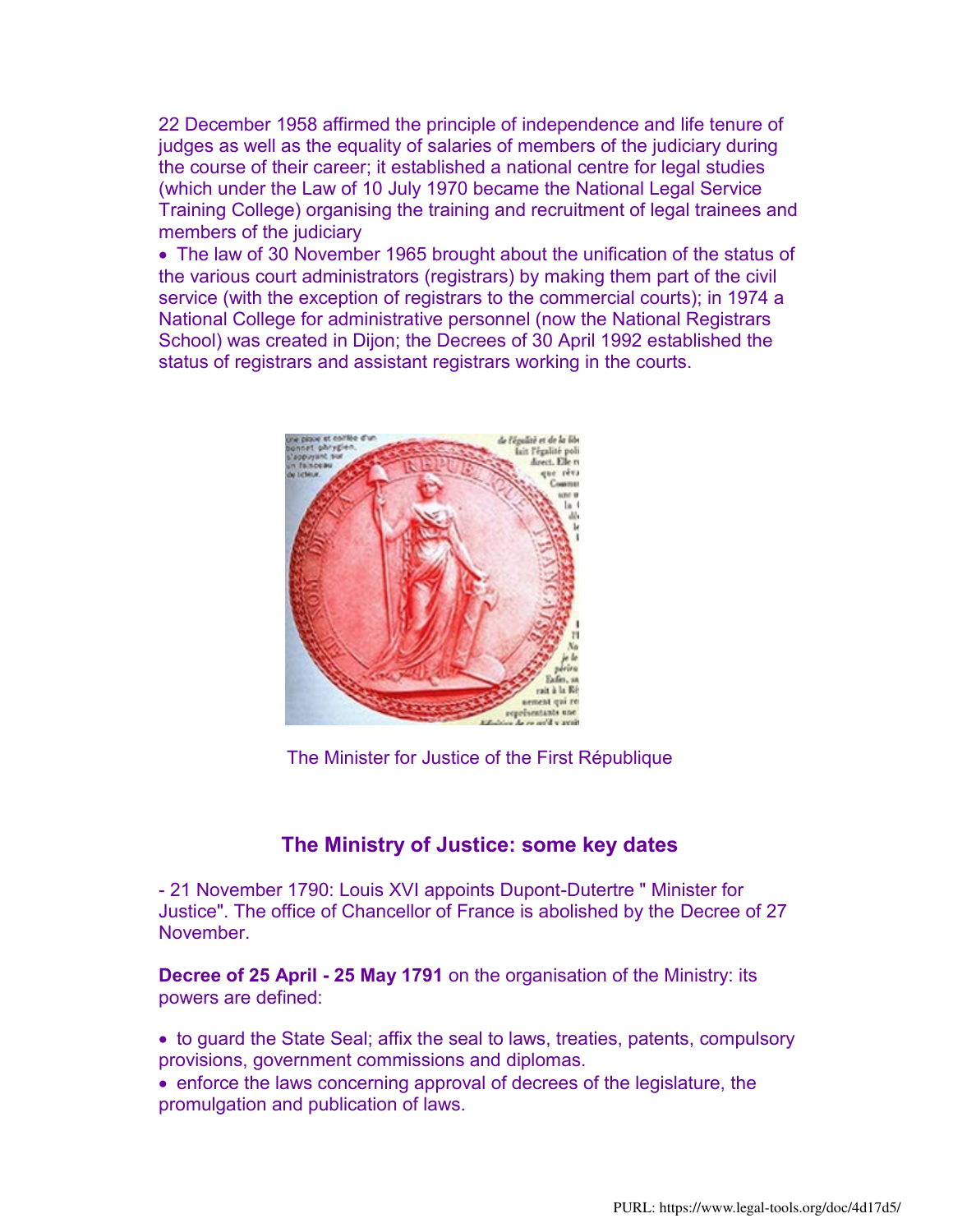to be responsible for correspondence between the courts and Royal **Commissioners** 

• to supervise judges

• to submit to the legislature questions relating to the courts upon which an interpretation of the law is required

• to transmit to the Royal Commissioner to the Court of Cassation, evidence and pleadings which are addressed to him, together with its comments.

to provide a report to the legislature on the operation of the judicial system.

The Ministry very quickly became based on 2 main areas: **the civil and criminal divisions** .

They took the title of " Direction " (Division) under the Restoration .

It was not until 1830 (Order of 31 October) that the administration of the Seal -which until then had been provided by the Commission du Sceau - became truly integrated into the Ministry with the creation of a 'Division of the Seal' (within the Division of Civil Affairs).

Centred around these Divisions there was a secretary-general's office, a private secretariat, offices providing personnel and account management, functions which would not be merged until 1909 (Decree of June 9) with the creation of the **Personnel and Accounting Division.**.

With the Second Empire,**the Central Criminal Records Office** was established: the Circular of 6 November 1850 established a register of criminal records for the civil court of each district whereas a central criminal records register was established at the Ministry for convicted persons of foreign origin or those whose place of birth was unknown (Circular of 30 August 1856).

The creation in 1878 (Decree of 27 March) of a committee of **foreign legislation** so that a collection of foreign laws could be compiled. This committee was transformed (Art. 46 of the Finance Act of 1909) into the Office of Foreign Legislation and International Law (acquiring legal status shortly afterwards -Finance Act of 1912- financial autonomy). The office was integrated into the Ministry in 1934 (Decree of 4 April) with the establishment of a Department of Foreign Legislation and International Law. Alongside the office, in 1918 (Decree of 5 March) a permanent bureau for the study of private international law was created, placed under the administrative authority of the Division of Civil Affairs.

The beginning of the 20th century was marked by the attachment of the **Prison Service Division** -attached to the Ministry of the Interior- to the Ministry of Justice (Finance Act of 13 July 1911). In 1945 (Order of 2 February), **approved or supervised schools**, integrated into the Prison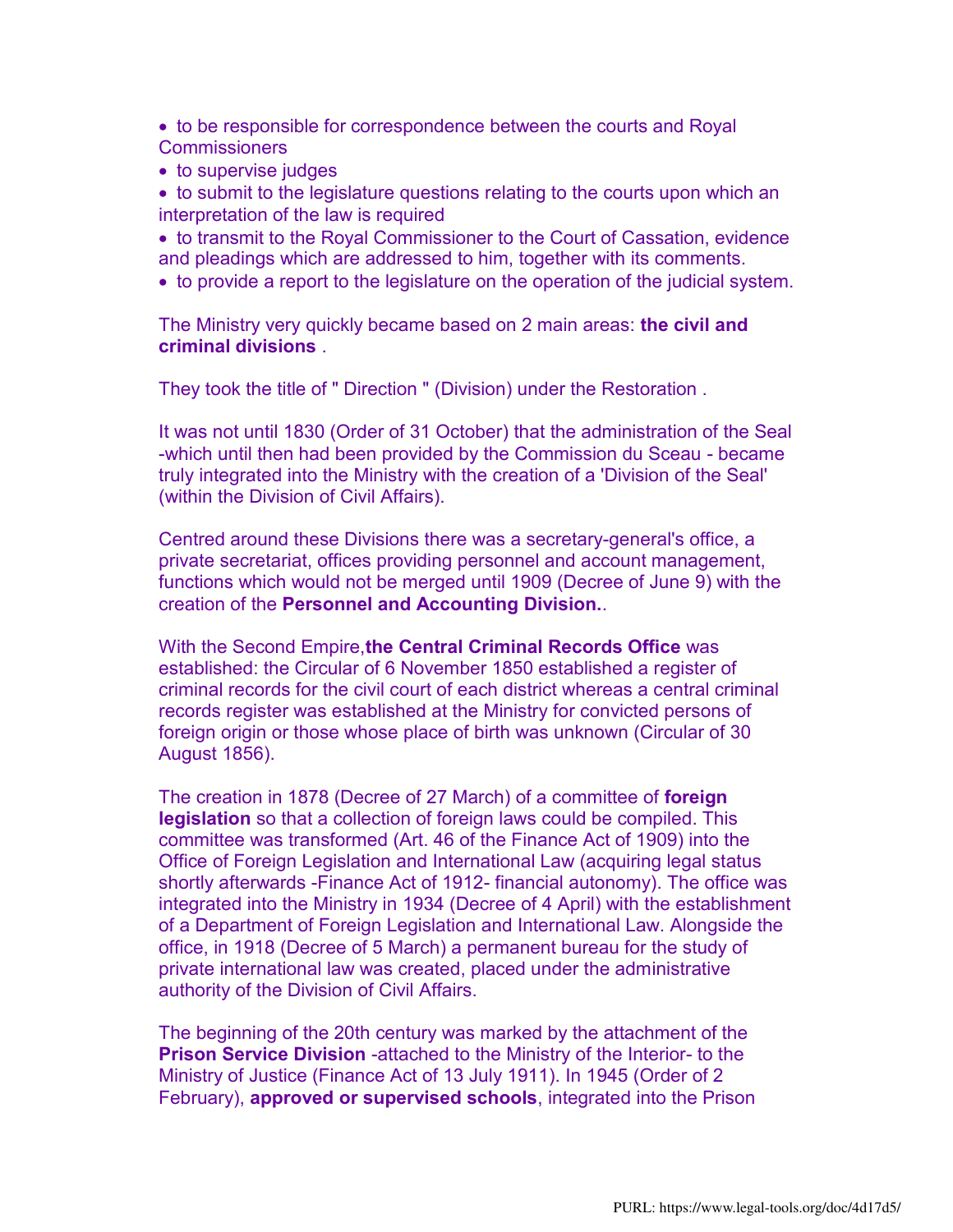Service, became a full division on its own. By Decree of 21 February 1990 it took a new name: the Division for the Judicial Protection of Minors.

The major changes which characterised the contemporary period are reflected in the **Decree of 25 July 1964 which reorganised the entire Ministry.**.

The following divisions were created:

 **The General Administration and Facilities Division** , organised in a horizontal manner: it took on part of the responsibilities of the former Personnel and Accounting Division. The DAGE was assigned responsibility for all the property and facilities of each of the departments falling within the scope of the Ministry of Justice.

However, independently of the DAGE, in 1987 (Decree of 22 June) the authority responsible for the building of prison establishments was created which became the contracting authority for the construction of prison establishments under the "13,000 prison places" programme launched by the Minister for Justice, Albin Chalandon. Its duties ceased in 1991 but its responsibilities were taken over by (Decree of 6 May) the General Delegation for the Long-Term Facilities Programme which is the awarding authority for all the facilities planned under this programme.

 The "Information Technology" function assumed increasing importance within the division until the creation in 1991 (Decree of 9 April) of **the Subdivision for Information Technology**. Moreover, a **statistics division** created in 1983 (Decree of 22 September) within the Sub-Division for the Budget and Forecasting was transformed into a Sub-division (statistics, surveys and documentation) by the same Decree in 1991.

 **Judicial departments**: *" "a single division was entrusted with responsibility for the entire judicial world and its future, both with regard to its organisation*  which is that of a public service, its personnel and the ways in which it *operates.* ": it therefore took on the responsibilities of the former Personnel and Accounting Division as regards the management of members of the judiciary and other court employees as well as the responsibilities of the Division for Civil Affairs and the Seal, i.e. the organisation of the judiciary.

Within this Division, in 1983 (Decree of 18 July) the Sub-Division of the Registries was established.

 **In 1994 the Division for Criminal Affairs and Pardons** saw the creation (Decree of 20 July) of the Sub-Division for Economic and Financial Affairs and for Combating Organised Crime. New sections were also established: the Victims and Prevention Section in 1983 (which in 1987 became the Victims and Prevention of Delinquency Section); the Police Section in 1994.